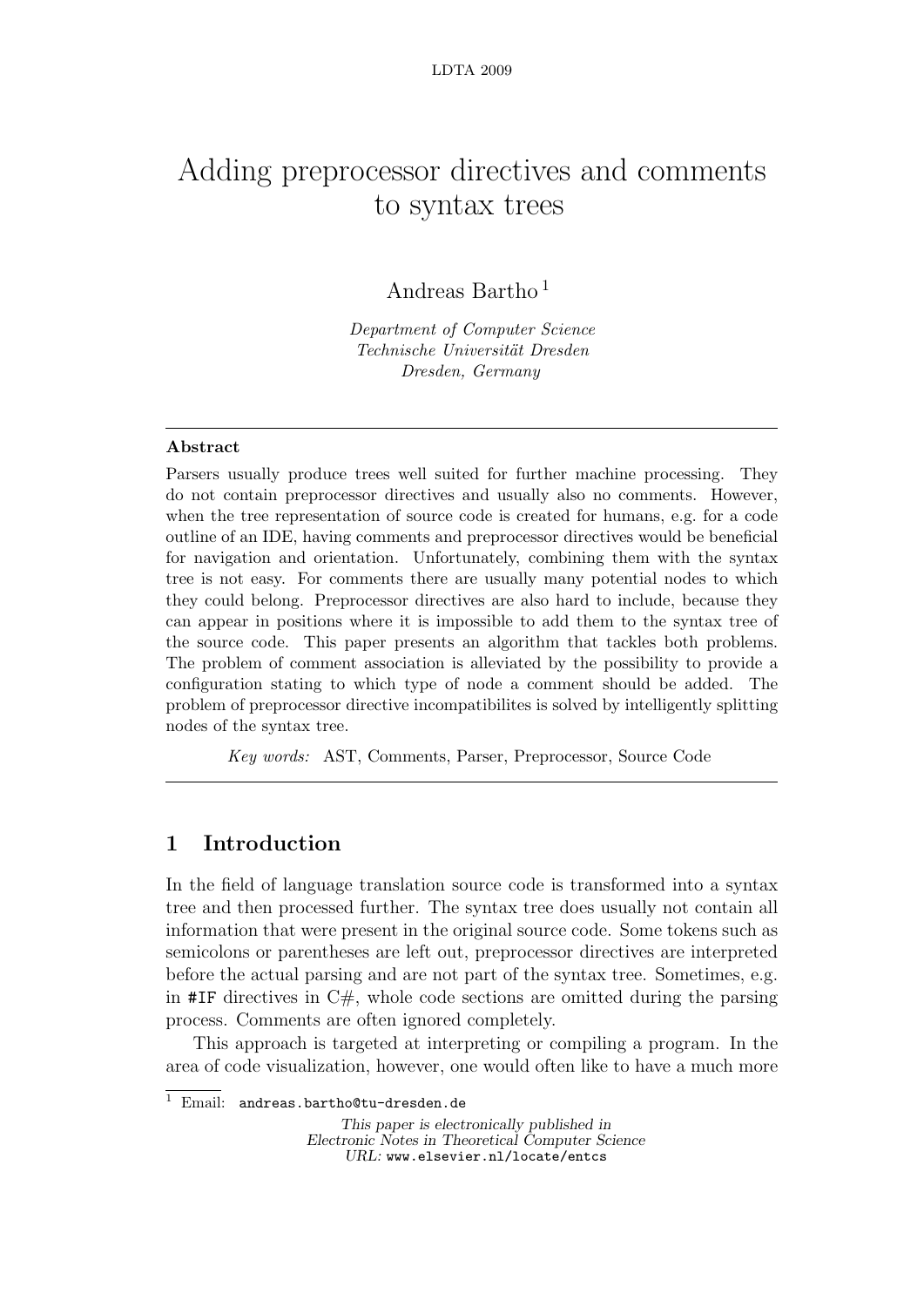detailed syntax tree, including comments and preprocessor directives (from now on only called directives). Such a tree would be very useful in a code exploration tool, e.g. within a programming IDE. Comments and some directives can be used to structure the code, so adding them to a tree representation would be beneficial<sup>2</sup>. However, computing such a complete syntax tree is not easy.

One way could be to extend the parser. Unfortunately, comments are usually allowed between any two tokens, so the underlying grammar becomes both bloated and possibly ambiguous. Adding the directives is even more difficult. There are also cases where it is not feasible or possible to create a new parser and an existing one must be reused.

An alternative is to parse the code file multiple times with different specialpurpose parsers and combine the resulting syntax trees of the normal code, the comments, and the directives.

In the following sections the problems arising with the second approach are discussed, along with their solutions. An algorithm implementing these solutions is also presented. The algorithm was developed for the tutorial development tool DEFT<sup>3</sup>. DEFT allows writing and maintaining programming tutorials. Source code fragments are added to the tutorial by dragging and dropping a node from a code outline. Therefore the tree in that outline must be very accurate and detailed.

The introduction of the algorithm is split into two parts. The first part in section 2 considers only the simpler case that nodes from a foreign tree are added to a base tree, as it is the case with comments. In section 3, when the reader already has some basic understanding of the algorithm, the "extended version" is presented, in which also nodes from the base tree can be added to the foreign tree. This is necessary for directives enclosing source code. Section 4 discusses related work and finally section 5 gives a summary and makes suggestions for future enhancements.

# 2 Combining syntax tree and comments

For two trees to be combined to one, some prerequisites must be met. Both trees should contain all tokens and must for each token store the start and end position (offsets). If not all tokens are present in the tree, at least the non-terminal nodes must contain accurate offsets.

Additionally, tree nodes should be ordered, that is, the leaf nodes of the syntax trees should contain the tokens in the same order as they appeared in the input file. While the ordering is optional it makes the tree combining algorithm more efficient. The algorithm presented in this paper relies on the

<sup>&</sup>lt;sup>2</sup> Macro definitions, as they can be used in C, are excluded from the discussion in this paper.

<sup>3</sup> http://deftproject.org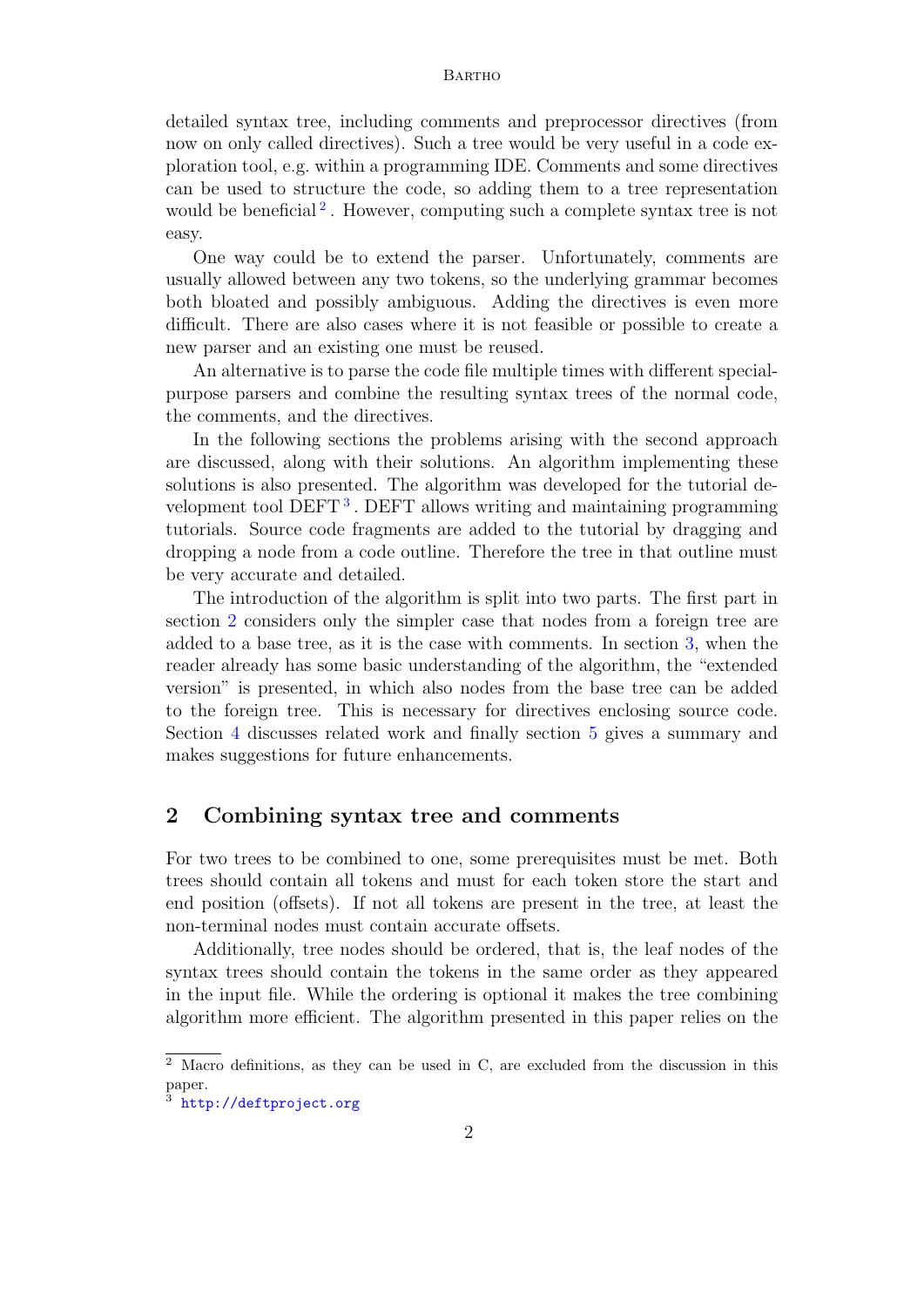tree containing all tokens and the nodes to be ordered.

#### 2.1 Finding locations for comment nodes

The simplest kind of tree combination is the addition of comments to a syntax tree. A tree of source code comments consists only of comment nodes that share the same parent (the root node). So it is effectively only a list. To add the individual comments to the source code tree, their new parent node must be identified. The new parent node has to embrace the start and end offset of the comment node. Furthermore, it must not have children that embrace the comment node. After such a node is found it is examined at which index in its child list the comment should be added, and finally the comment is added.

Sometimes, however, it is not clear what the new parent of a comment node should be. Consider the example from figure 1.

```
_3 void _3 () {
4 // initializing i
5 int i = 0;
6 // computing i
7 \t\t \text{int } j = i + 1;8 // j has finally been computed
\overline{9} }
```


Parsing the code leads to the trees shown in figures 2a and 2b. The numbers in brackets denote the nodes' start and end offsets.



Fig. 2. Naive AST combining

To add the comments to the code AST, they must be inserted into the right "gaps", i.e. added between two nodes where the first node's end offset is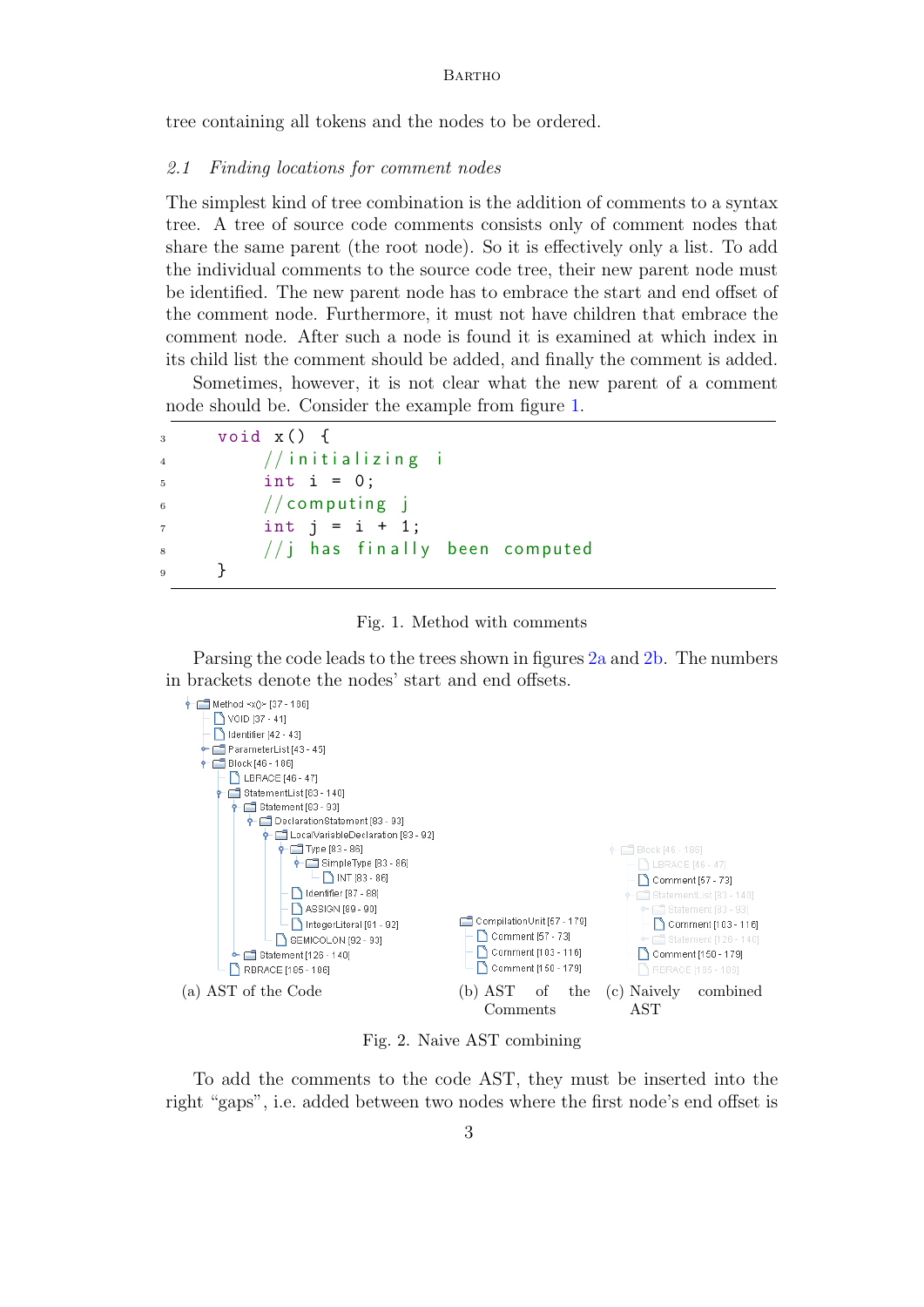less or equal to the comment's start offset and the second node's start offset is greater or equal to the comment's end offset. This is shown in figure 2c.

Unfortunately, the first and the last comment are added to the Block node, as siblings of the StatementList. This was clearly not the intention. The comments were expected to be on the same hierarchy level as the second comment: as siblings of the Statements<sup>4</sup>. Upon closer examination of figure 2a it becomes clear that there are actually multiple possibilities to add the comments to the AST. The first comment, for example, can be a child of Block (after LBRACE), StatementList, Statement, and all the way down to SimpleType. There is no way to safely identify the destination of the comments to be added.

The solution is to make the tree combining algorithm configurable. It is necessary to specify that inserting nodes before and after StatementList is prohibited. On a technical level that means that StatementList's range should not only span the range of its child nodes but also the preceding and following whitespace. That is, the StatementList should be treated as if it starts directly after the opening brace, at offset 47. Similarly, the end offset should be assumed 185, directly before the closing brace. These offsets will subsequently be called extended offsets. Figure 3a shows the source code with both normal offsets (dark) and extended offsets (light) of StatementList highlighted.



Fig. 3. AST combining with extended offsets

With the StatementList configured as described above, the combination algorithm can neither add the first comment between LBRACE and StatementList nor the third comment between StatementList and RBRACE. Instead, they are added one hierarchy level deeper as siblings of the Statements, as can be seen in figure 3b. Note that the displayed offsets are not the extended offsets. Those are only used while the combination algorithm runs and discarded afterwards.

Sometimes it is desirable to allow nodes only be added before some node but not after (or vice versa). Consider, for example, Javadoc comments for methods. A comment above a method usually belongs to that method. A com-

<sup>4</sup> For a discussion of how to associate comments to specific statements please see sections 4 and 5.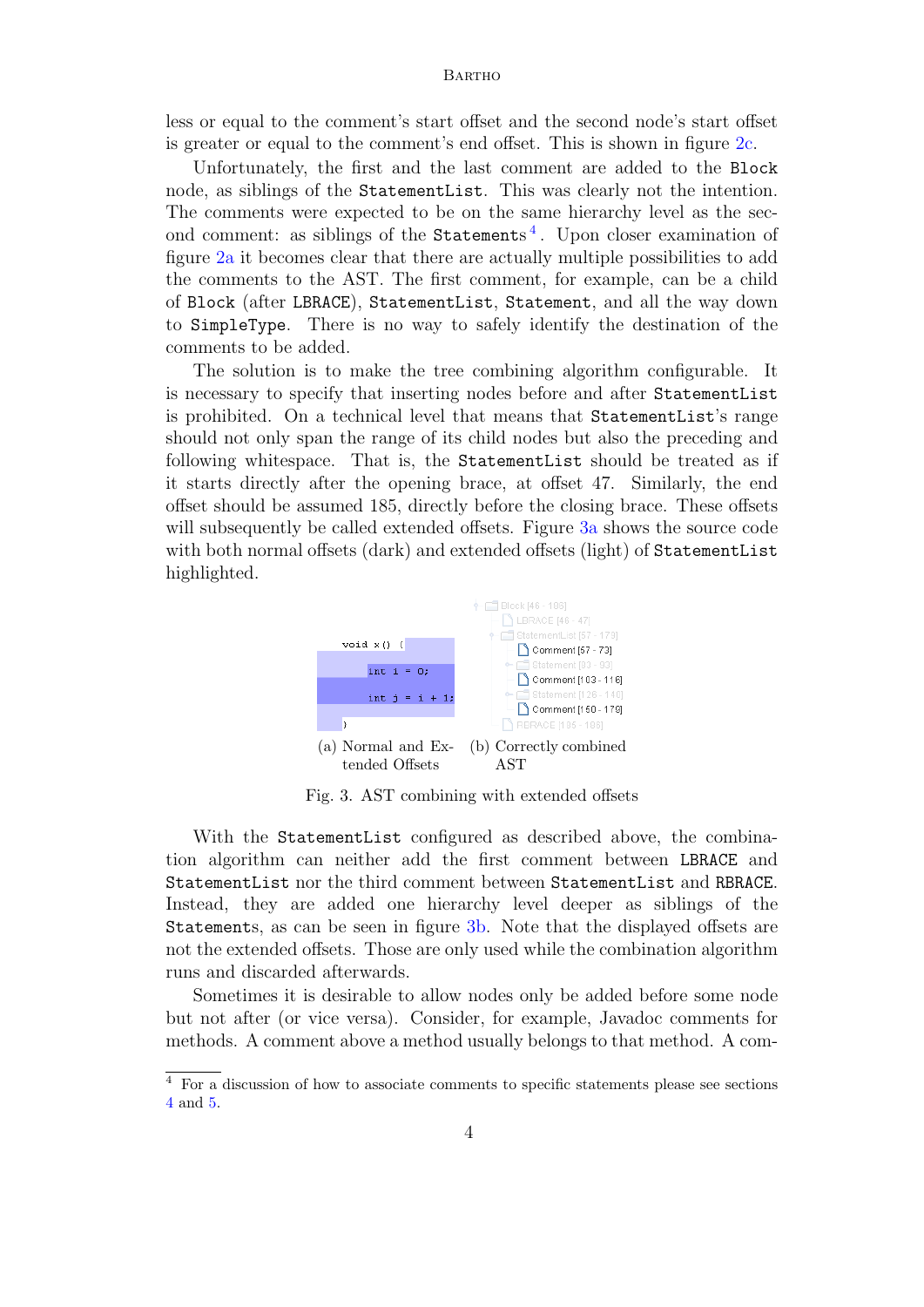ment below, however, belongs most likely to the following method. Therefore the configuration in general consists of two parts: a set of node names that do not allow node insertion before them, and a set of node names that do not allow node insertion after them.

#### 2.2 Simple algorithm for comment adding

In the following an implementation of the previously explained behavior will be shown.

# Procedure combineTrees

|                | : baseTree: the tree to which the nodes of a second tree should be added<br>Input    |  |  |  |  |  |
|----------------|--------------------------------------------------------------------------------------|--|--|--|--|--|
|                | : foreignTree: tree whose nodes (the comments) should be added to baseTree<br>Input  |  |  |  |  |  |
|                | <b>1 foreach</b> <i>TreeNode</i> $tn \in \text{foreignTree.getChildren}()$ <b>do</b> |  |  |  |  |  |
| $\mathbf{2}$   | tn.removeFromParent()                                                                |  |  |  |  |  |
|                | // find node in baseTree to which to add tn                                          |  |  |  |  |  |
| 3              | TreeNode newParent $\leftarrow$ findSpanningNode(baseTree, tn)                       |  |  |  |  |  |
| $\overline{4}$ | int childldx $\leftarrow$ findlndex(newParent, tn)                                   |  |  |  |  |  |
|                | $//$ add tn                                                                          |  |  |  |  |  |
| 5              | newParent.addChild(childldx, tn)                                                     |  |  |  |  |  |
|                | 6 end                                                                                |  |  |  |  |  |
|                |                                                                                      |  |  |  |  |  |

Algorithm 1: combineTrees(baseTree, foreignTree)

Procedure combineTrees shown in algorithm 1 is the starting point of the algorithm. For all the comment nodes from foreignTree an appropriate new parent node in the baseTree is searched with the help of function findSpanningNode. This new parent node will already have some children, so it must be examined, at which index to add the comment node. Once this is known, the comment node can be added to its new parent.

#### Function findSpanningNode

The most interesting part of the algorithm is finding the correct parent for the nodes from the foreignTree. This is done by function findSpanningNode, presented in algorithm 2.

The function implements a depth-first search for the deepest node in a tree which still spans some other node. For each child of root it is checked whether its start and end offsets embrace the start and end offset of foreignNode. If such an embracing node is found, the function is called recursively with that node. Eventually there will be no more embracing nodes, i.e. foreignNode fits somewhere between root's children.

But as explained above, merely using the nodes' offsets for finding a new parent for a comment is not enough. Sometimes it is necessary to use the extended offset instead. This choice is delegated to determineStartOffset and determineEndOffset (see algorithm 3). Note that the check for tnEnd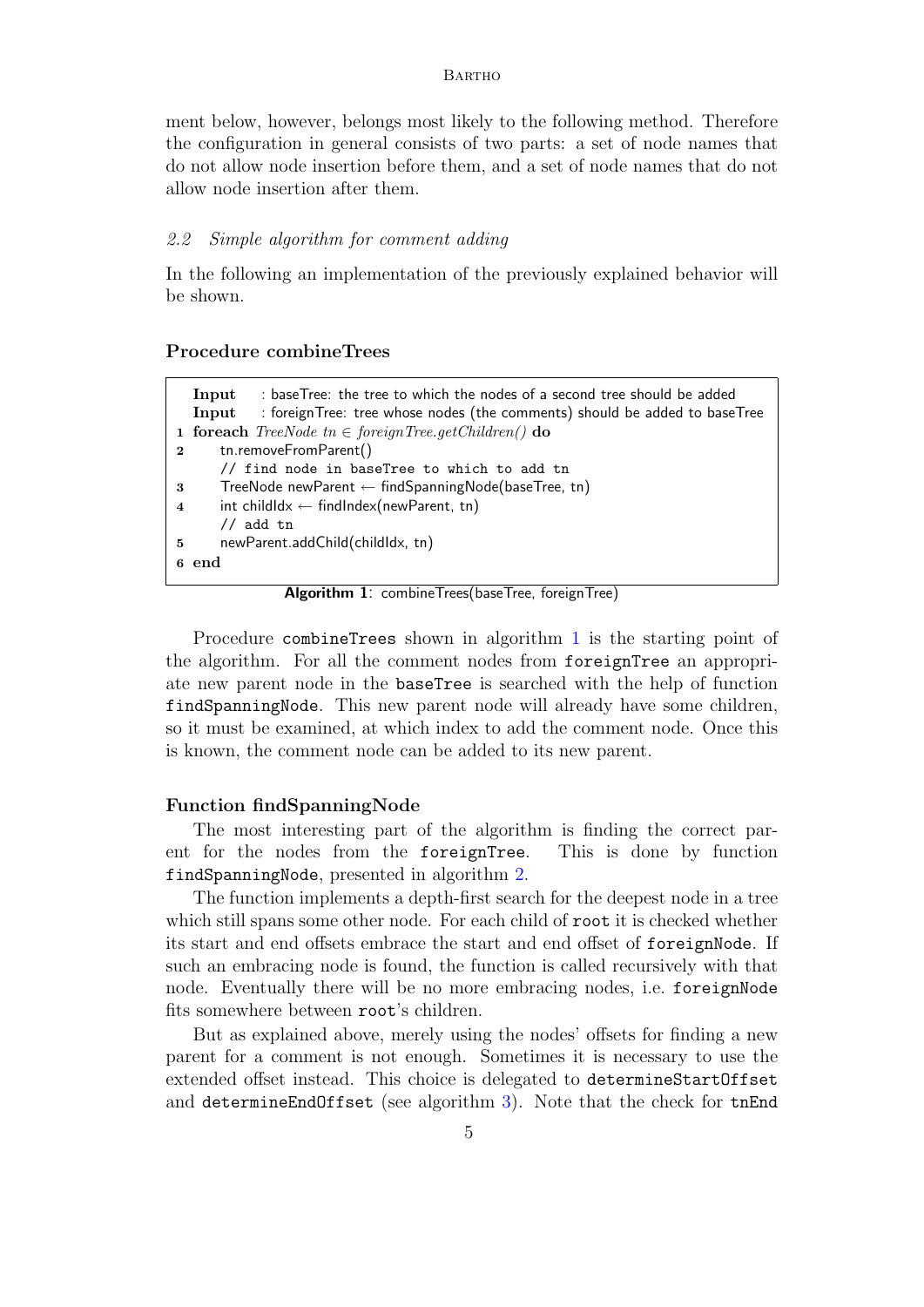```
Input : root: TreeNode, from which to recursively search a descendant TreeNode
           that still embraces foreignNode
   Input : foreignNode: TreeNode for which to find the deepest embracing node under
           root
   Result : root or the deepest descendant node of root that embraces foreignNode
 1 int fitFrom \leftarrow foreignNode.getStartOffset()
 2 int fitTo \leftarrow foreignNode.getEndOffset()
 3 foreach TreeNode \t{in} \in root.getChildren() do
 4 int tnStart \leftarrow determineStartOffset(tn)
 5 int tnEnd \leftarrow determineEndOffset(tn)
       // if tn spans fitFrom and fitTo, check its descendants
 6 if tnStart \leq fitFrom \wedge (tnEnd \geq fitTo \vee tnEnd =\infty) then
 7 return findSpanningNode(tn, foreignNode)
 8 end
 9 end
   // No child was found, so root is the node we were looking for
10 return root
```
Algorithm 2: findSpanningNode(root, foreignNode)

 $=$   $\infty$  has to do with the computation of the extended end offset. Details will be presented below.

## Function determineEndOffset

Function determineEndOffset returns for a node its end offset or its extended end offset, depending on the configuration.

If it is not forbidden to add other nodes after node, the normal end offset is returned. Otherwise the extended end offset must be computed and returned. That requires finding the token (leaf node) which follows node. Its start offset is the same as the extended end offset of node. The example code in algorithm 3 does a brute-force search over all tokens. While there are more efficient ways, this approach has not shown to be a bottleneck even for rather large trees. If node contains the last token, i.e. there is no token node after node, it is not possible to return a definite end offset. There might be comments at the end of the file and we do not know how long they are. Therefore we return infinity. This is also the reason for the check for infinity in function findSpanningNode.

Function determineStartOffset works similarly. The extended start offset of a node is the end offset of the preceding token. The extended start offset of a node which contains the first token is 0.

# 3 Combining arbitrary trees

While adding comments to a syntax tree is not difficult, things become harder for directives. In contrast to comments they can contain code themselves, which in turn can again contain directives, and so on. To make matters even worse, it is possible to write directives so that they "cut through" the code,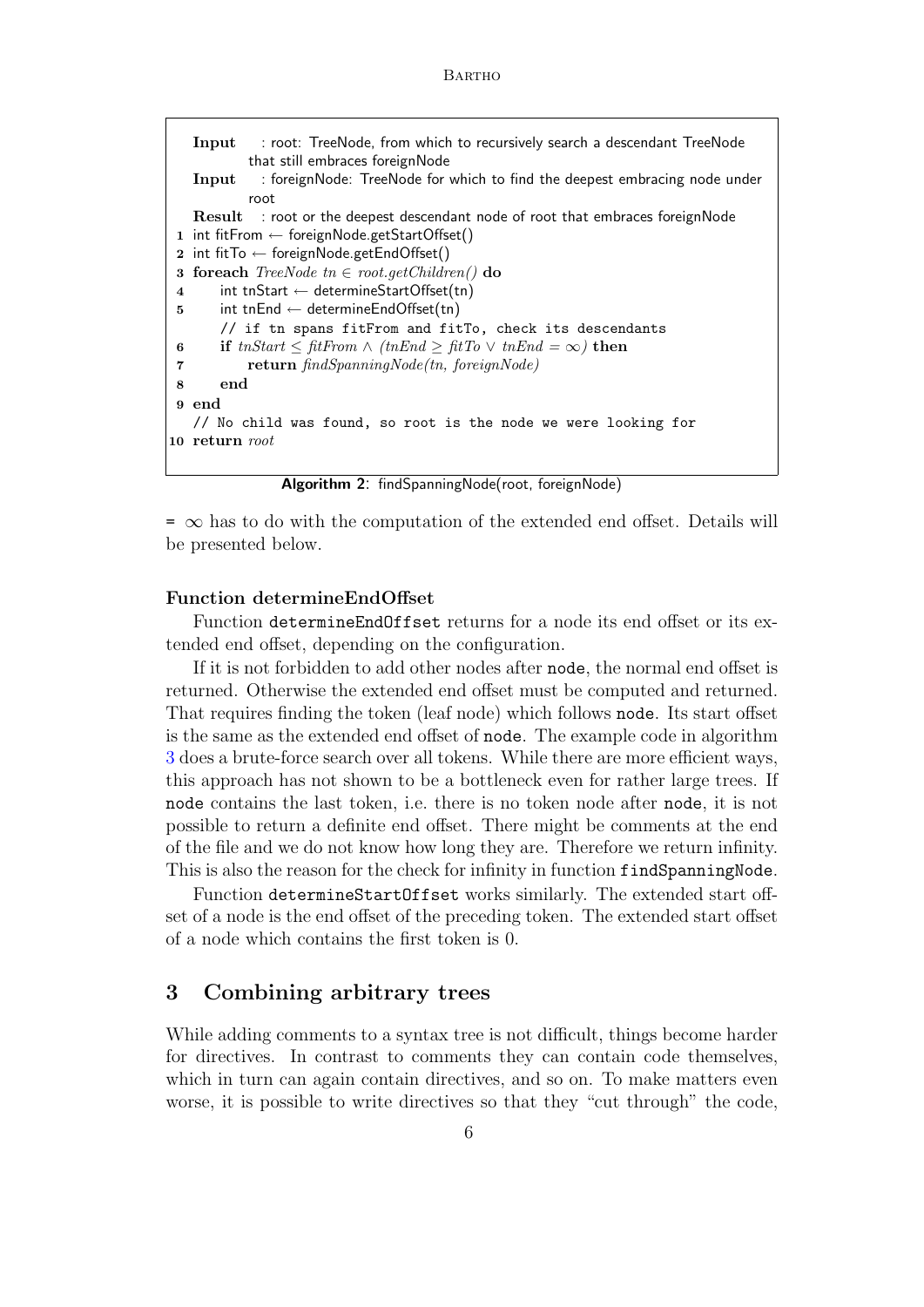```
Input : node: TreeNode for which to determine the end offset
   Data : tokenNodes: sorted array of all token nodes (leaves) from the base tree
   Data : config: configuration describing when to use the extended end offset
   Result : the end offset or the extended end offset of node, depending on config
 1 int endOffset ← node.getEndOffset()
   // config allows insertion after node?→return normal end offset
 2 if \neg \text{config.isInsertAfterForbidden(node.getName()) then
 3 return endOffset
 4 end
   // otherwise compute extended end offset
 5 for int i \leftarrow 0; i < tokenNodes.length; i + + do
 6 TokenNode tn \leftarrow tokenNodes[i]
 7 int start \leftarrow tn.getStartOffset()
       // find first TokenNode after node and return its start offset
 8 if start \geq end offset then
 9 return start
10 end
       // node spans last token: ext end offset is end of file
11 if i = tokenNodes.length - 1 then
12 return ∞
13 end
14 end
   // this is never executed
15 return ERROR
```
Algorithm 3: determineEndOffset(node)

i.e. it becomes impossible to combine the directives tree with the syntax tree.

#### 3.1 Intersecting directives

```
1 class Test {
2 # region A
3 }
4 # endregion
```
Fig. 4. Directive cutting Class body

The problem of directives intersecting code is illustrated in figure 4. The class body comes first, then starts the  $\#$ region directive<sup>5</sup>, then the body ends and finally the directive ends. After parsing and tree construction, the Body node of the  $C#$  tree and the Region node of the preprocessor tree would overlap. We say that such overlapping nodes are incompatible. In order for the preprocessor tree to be combined with the code tree, the incompatibility must be resolved. One way is to define that the node starting later (i.e. the node with the greater start offset) is always a descendant of the node

 $5$  The #region directive is used to mark a section of code, e.g. for code folding.[2]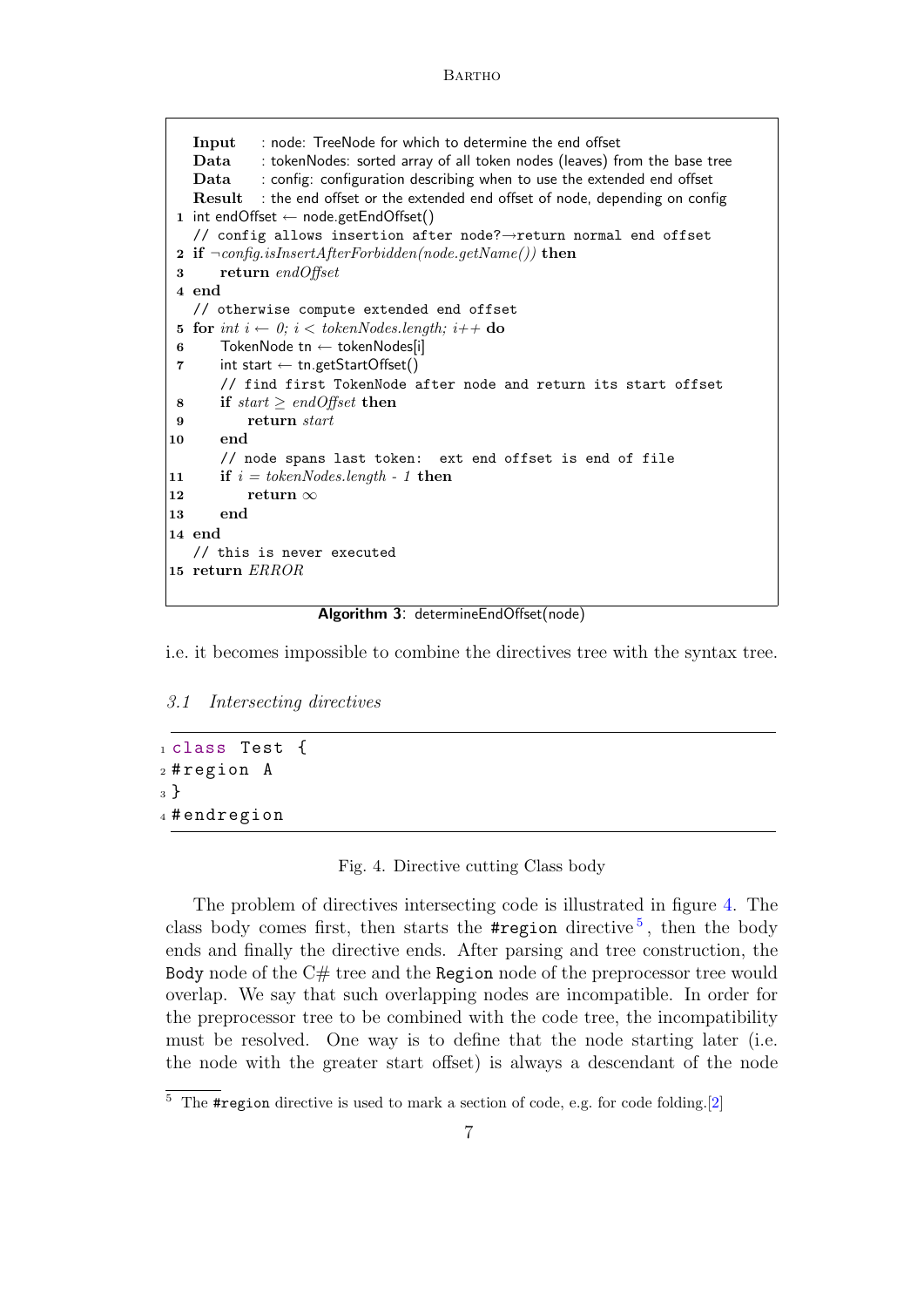starting earlier, even if the order of the leaf nodes in the resulting tree does not accurately mirror the source code. In the context of DEFT this was not possible, so another way has been chosen: one of the incompatible nodes must be split. In the presented algorithm the node starting earlier is left untouched, while the node starting later will be split. In the example the directive node would be split.

It follows a detailed explanation of the algorithm. After that there is a step-by-step example for a better understanding.

#### 3.2 Complete tree combining algorithm

## Procedure combineTrees

The main loop of the algorithm is similar to that of the comment adding algorithm. For all children of the foreign tree a parent node in the base tree is searched. Then that child is inserted under the new parent.

```
Input : baseTree: the tree to which the nodes of a second tree should be added
  Input : foreignTree: tree whose nodes should be added to baseTree// for all children of foreignTree's root node
1 foreach TreeNode \t{in} \in foreignTree.getChildren() do
2 tn.removeFromParent()
     // find node in baseTree to which to add tn
3 TreeNode newParent ← findSpanningNode(baseTree, tn)
     // add tn and process recursively if necessary
4 insert(newParent, tn)
5 end
```
Algorithm 4: combineTrees(baseTree, foreignTree)

## Function insert

Function insert is the main part of the algorithm. It handles insertion of compatible nodes and controls splitting of incompatible nodes. First it is checked if the child to be inserted is compatible with all its future sibling nodes (i.e. with the children of its new parent). If so, it can safely be added to its new parent. However, it is possible that some of the nodes will be displaced by the new child (e.g. methods being displaced by a #region directive). Those nodes must be identified, then the child is added to its new parent node at the correct index and the displaced siblings are removed and recursively inserted somewhere under the new child (e.g. the abovementioned methods are added under the #region node).

If, however, the child is incompatible with one of its siblings, either the sibling or the child must be split, depending which one starts later. The two split parts are then removed from their tree and added at their new position by recursively calling insert.

Algorithm 5 shows the implementation in pseudocode.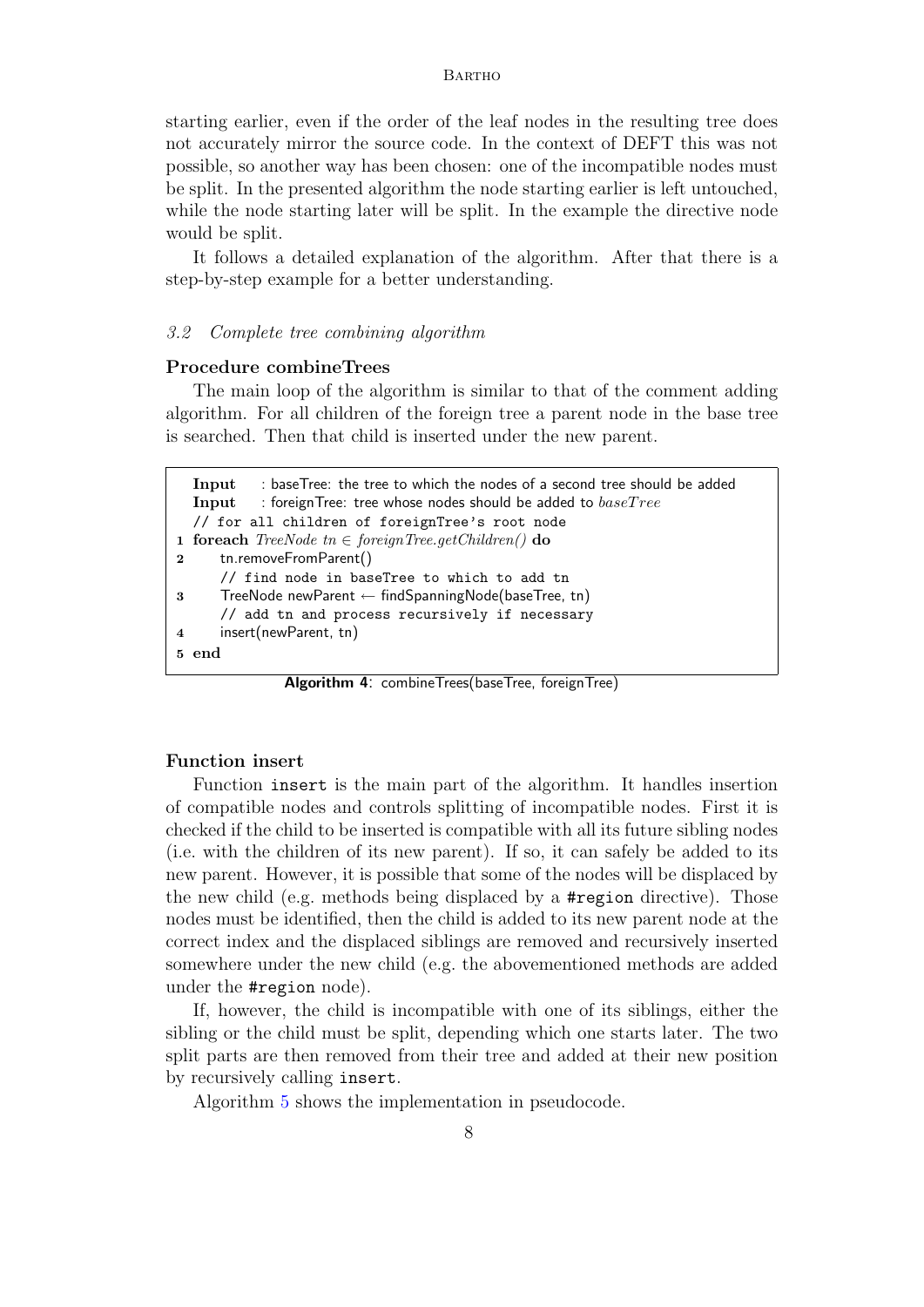```
Input : parent: TreeNode under which to add childToAdd
   Input : childToAdd: TreeNode to be added under parent
 1 TreeNode incompatibleSibling \leftarrow getIncompatibleSibling(parent, childToAdd)
 2 if \neg \exists \text{ incompatibleSibling} then
       // no incompatibilities, inserting will work fine
 3 List lToMove ← findNodesToMove(parent, childToAdd)
 4 int childIdx \leftarrow findIndex(parent, childToAdd)
 5 parent.addChild(childIdx, childToAdd)
 6 for foreach TreeNode \t{in} \in lToMove \t{do}7 tn.removeFromParent()
 8 TreeNode newParent ← findSpanningNode(childToAdd, tn)
 9 insert(newParent, tn)
10 end
11 else
      // incompatibleSibling starts before childToAdd
12 if incompatibleSibling.getStartOffset() < childToAdd.getStartOffset() then
13 TreeNode split1, split2 \leftarrow split(incompatibleSibling, childToAdd)
14 split1.removeFromParent()
15 TreeNode newParent ← findSpanningNode(incompatibleSibling, split1)
          // no more incompatibilities, now insert split1 and split2
16 insert(newParent, split1)
17 split2.removeFromParent()
18 insert(parent, split2)
19 else
          // childToAdd starts before incompatibleSibling
20 TreeNode split1, split2 \leftarrow split(childToAdd, incompatibleSibling)
21 split1.removeFromParent()
22 TreeNode newParent ← findSpanningNode(childToAdd, split1)
          // no more incompatibilites, now insert split1 and childToAdd
23 insert(newParent, split1)
24 insert(parent, childToAdd)
25 end
26 end
```
Algorithm 5: insert(node, config)

The procedure has a number of helper functions which work rather straightforward. Most of them rely merely on simple offset comparison. Functions findIndex and findParentNode have already been explained for the comment adding algorithm. Function findNodesToMove finds all children of a node which are embraced by some other node (and will therefore later be displaced and moved under that node). Function findIncompatibleSibling tries to find a child node from parent which is incompatible with child.

## Functions split and splitAt

Function split deserves more attention. It takes two incompatible nodes as arguments and causes the second node to be split at the end offset of the first node. If the node to be split has descendants at the according offset, they are split, too. After the nodes are split, their children are divided up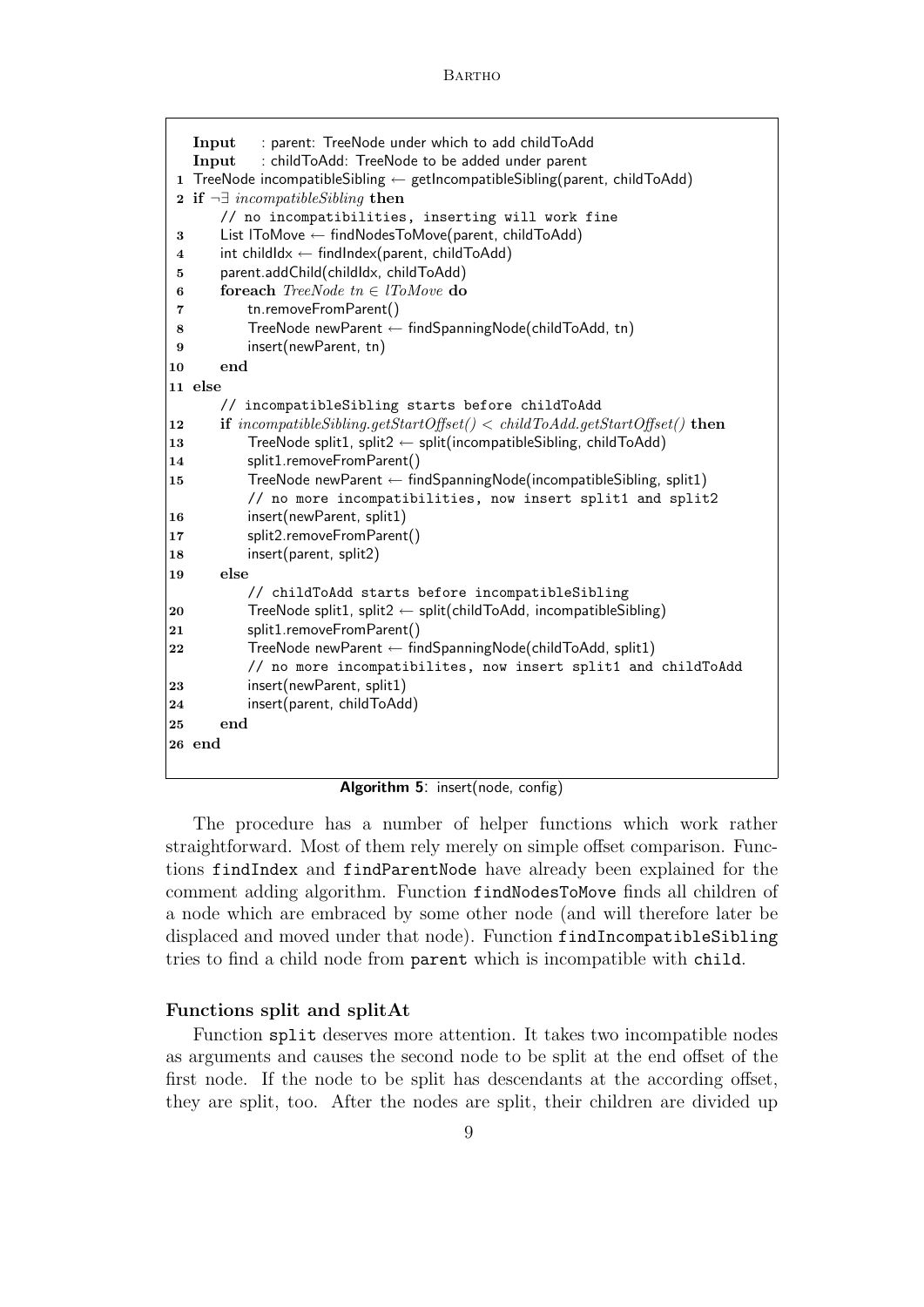accordingly.

Algorithms 6 and 7 show the node splitting in pseudocode.

```
Input : reference: TreeNode that is incompatible with nodeToSplit
  Input : nodeToSplit: TreeNode to be split at end offset of reference node
  Result : split1, split2: The two parts of nodeToSplit after the splitting
1 int splitOffset ← reference.getEndOffset()
2 List lToSplit ← findDescendantsToSplit(splitOffset, nodeToSplit)
3 foreach TreeNode \t{in} \in lToSplit \t{do}4 splitAt(splitOffset, tn)
5 end
6 TreeNode split1, split2 \leftarrow splitAt(splitOffset, nodeToSplit)
7 return split1, split2
```
Algorithm 6: split(reference, nodeToSplit)

```
Input : splitOffset: offset at which nodeToSplit must be split
   Input : nodeToSplit: TreeNode to be split
   Result : split1, split2: The two parts of nodeToSplit after the splitting
 1 TreeNode split1 ← clone(nodeToSplit)
 2 TreeNode split2 \leftarrow clone(nodeToSplit)
   // divide children of nodeToSplit among split1 and split2
 3 if nodeToSplit.hasChildren() then
 4 foreach TreeNode \ c \in nodeToSplit.getChildren() do
 5 nodeToSplit.removeChild(c)
 6 if c.getEndOffset \leq splitOffset then
 7 split1.addChild(c)
 8 else
 9 split2.addChild(c)
10 end
11 end
12 else
13 split1.setEndOffset(splitOffset)
14 split2.setStartOffset(splitOffset)
15 end
   // exchange nodeToSplit with split1 and split2 in parent node
16 if nodeToSplit.hasParent() then
17 TreeNode parent ← nodeToSplit.getParent()
18 int idx \leftarrow nodeToSplit.getSiblingIndex()
19 parent.removeChild(nodeToSplit)
|20 parent.addChild(idx, split1)
|21 parent.addChild(idx + 1, split2)
22 end
23 return split1, split2
```
Algorithm 7: splitAt(nodeToSplit, splitOffset)

The function findDescendantsToSplit finds, as already mentioned, recursively all descendant nodes of nodeToSplit that also need to be split. It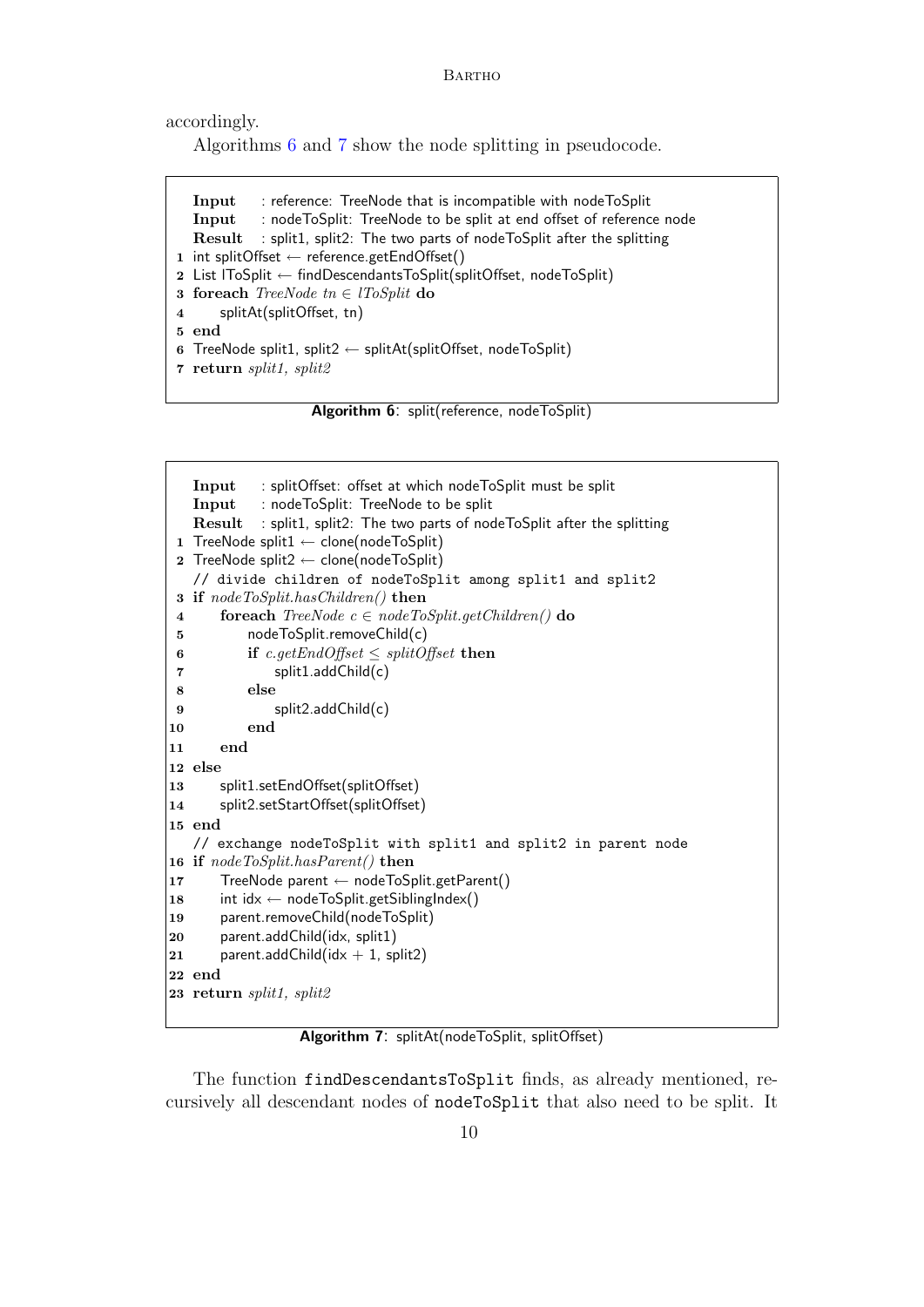is very important that the result list lToSplit contains the nodes in a special order: from the deepest to the highest level. If this is not the case the calls to function splitAt in the following loop will not produce correct results.

Function splitAt replaces the node to be split with two new nodes. The children of the nodeToSplit are moved to these new nodes. The children before the splitOffset are added to one node, the children after splitOffset to the other. Then nodeToSplit is removed from the tree and the new nodes are added instead.

There are cases when nodeToSplit has no children, for example, when directives are involved. A  $C#$  #region node, for example, contains among a StartRegion and EndRegion node also an InputSection node[2], which in turn contains a long string that represents the code and the comments standing inside the region. This string has to be removed before the algorithm is run, because it would interfere with the tokens from the actual code tree. Therefore the InputSection node has no children. Splitting such a node means adjusting the offsets of the new nodes manually.

#### 3.3 Example



Fig. 5. Step-by-step example for tree combining

Figure 5 shows how the example from figure 4 would be transformed. In a) there are the original  $C\#$  source code tree and the preprocessor tree (only the important parts are displayed). The algorithm starts by finding a new parent node in the C# tree for all children of the preprocessor tree's root node, i.e. Region. The new parent node is the CompilationUnit (CU). Next is a call of procedure insert with CU as parent and Region as childToAdd. However, Region overlaps with Class, and Class becomes the incompatibleSibling. The Region node must therefore be split as shown in b).

Due to the split the incompatibility has been resolved and the two parts can be added to the  $C#$  tree. The first part of the split Region node (variable split1) needs a new parent node. That parent node must be the Body node or one of its descendants. In the example the Body node itself is the new parent. Then insert is called recursively. All children of Body are compatible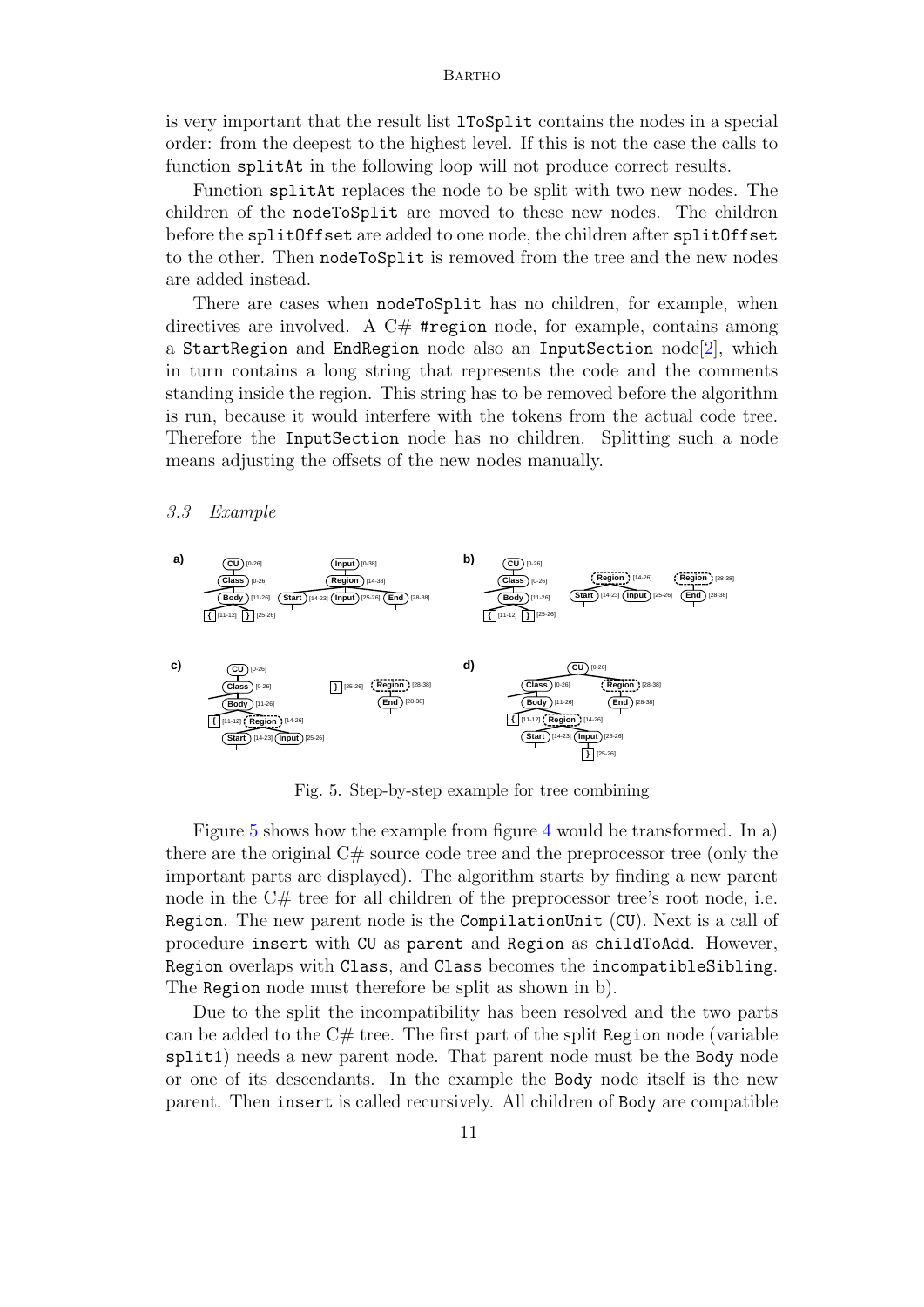with Region, but the closing brace will be displaced by Region. List 1ToMove therefore contains the closing brace. Then Region is added and the brace is removed, as shown in c). The new parent for the brace is Input. Another recursive call to insert adds the brace appropriately.

After the first part of the split Region node has been processed, the second part (denoted by variable split2) must be handled, too. For split2 it is not necessary to find a new parent node. It must be added to parent. This was, after all, the original goal, before the Region had to be split.

Procedure insert is called again, split2 is added to parent and the algorithm stops. The final result can be seen in d). In an optional postprocessing step the start and end offsets of the nodes can be recomputed. The CU node in the example should have an end offset of 38 instead of 26.

#### 3.4 Combining multiple trees

Often it is not enough to combine only two trees. In  $C#$ , for example, there might be the code tree, the preprocessor tree and the comment tree. Combining those takes two steps. First two trees are combined, e.g. code tree and preprocessor tree. The resulting tree is then combined with the comment tree. In general it is necessary to execute the algorithm n-1 times for n trees to combine. For each of these executions it is possible to use a dedicated configuration, making the approach very flexible.

# 4 Related Work

To the best of our knowledge, the topic of creating trees from code, directives and comments has received only little attention. In [5] the authors present multiple solutions to associate comments to to the right AST nodes in order to handle them correctly during refactorings. Comments are classified, depending on their relative position to statements: they can be leading, trailing or freestanding. The algorithm presented in our paper is generally suited to achieve that, too. One could create multiple comment trees, one for leading statement comments, one for trailing statement comments and so on, and add them to the code tree one after another with an appropriate configuration. Alternatively the check when to use the extended offset could be made more powerful.

The Eclipse[3] Java parser assigns comments to AST nodes. In contrast to the approach presented here the comments are not part of the actual AST. A comment mapper maintains a list of all comments and their mapping to AST nodes. This mapping is created by visiting the nodes of the AST and checking whether there are comments before (leading comments) or after them, but on the same line (trailing comments) and storing them in according arrays. This would potentially lead to the problems elaborated in section 2. However, in the case of the Eclipse Java-AST the consequences are not so bad because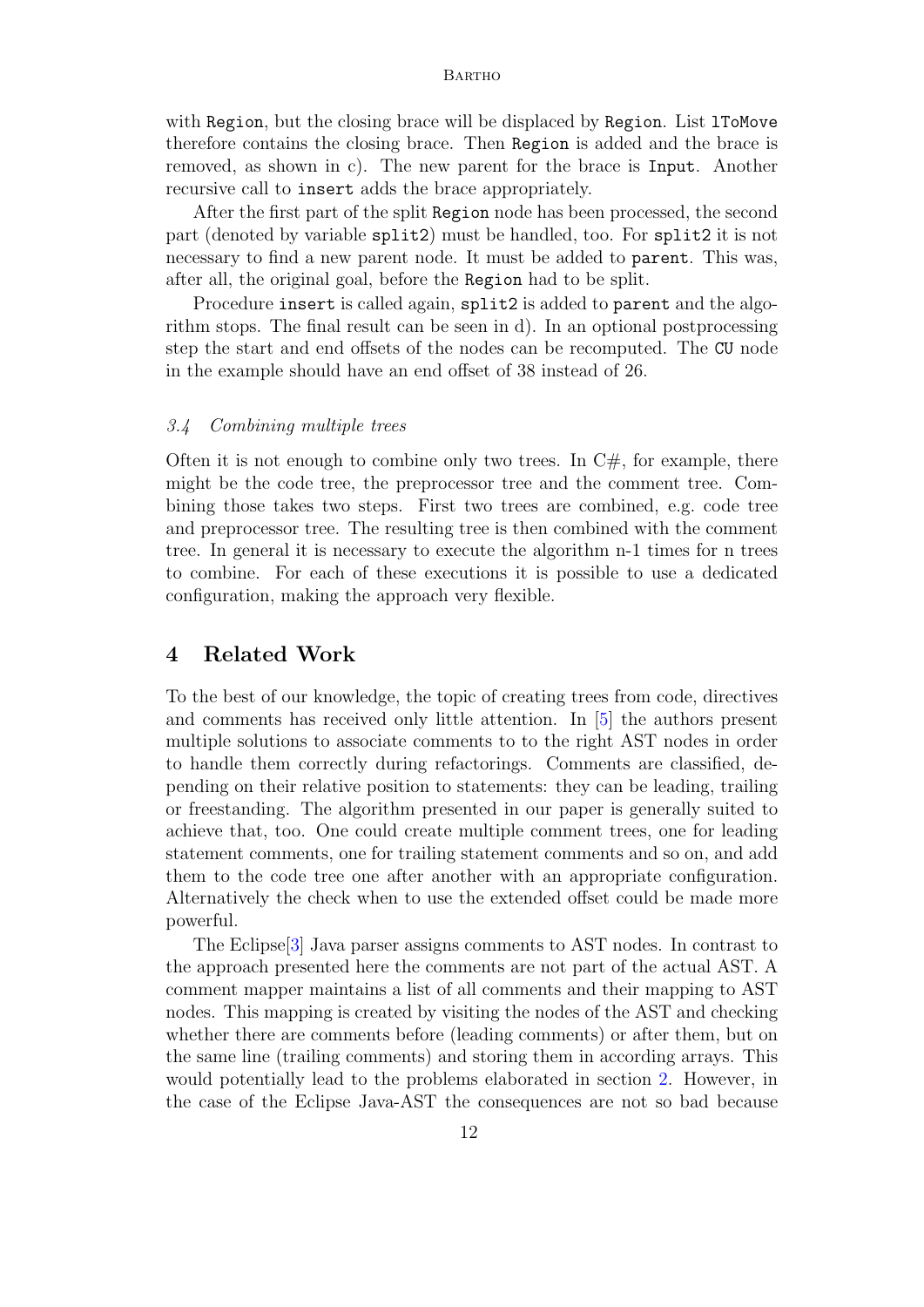there are no nodes such as StatementList with which the comments could be wrongly associated.

Many popular IDEs, such as Eclipse, NetBeans[4] or Visual Studio[6] offer code outlines, or navigators. Usually, however, they only show named entities of the code, e.g. classes, fields or methods. This allows an easy navigation in the code on a high level. For Eclipse there is a plugin,  $ASTView[1]$ , which displays a 1:1 representation of the currently active file's AST and even shows to which nodes comments were associated by the comment mapper. However, due to the complexity of the displayed AST, ASTView is hardly suitable to find a specific element (e.g. statement) in the code. No tools could be found that try to combine both approaches. Nodes of the tree which are not necessary to represent the code structure can be omitted from the code outline. Nodes which have no meaning to the programmer, e.g. Statement, can be labeled so that one can immediately see, what part of the code they belong to. Figure 6 shows what such a simple outline looks like in DEFT.



Fig. 6. Code outline with directives

# 5 Summary and outlook

In this paper we presented an algorithm to produce a syntax tree created from a normal program, comments and preprocessor directives. Such a tree can be useful for programming or software exploration tools.

The algorithm has been developed for the tutorial development environment DEFT, with which an evaluation will be made. Both performance of the algorithm and the clarity of the result tree are of interest. It is expected that there is rarely need to split tree nodes in code for programming tutorials, but it cannot be ruled out. For example, an author might want to show bad coding style with directives. The author should be easily able to navigate to the source code fragments he wants to document. Possibly some filter mechanisms to to hide the complexity of a tree with split nodes must be introduced.

While the algorithm itself works reliably, there are some open issues in closely related fields. One is the distinction of different kinds of comments: leading, trailing, and possibly others, depending on coding conventions. Ac-